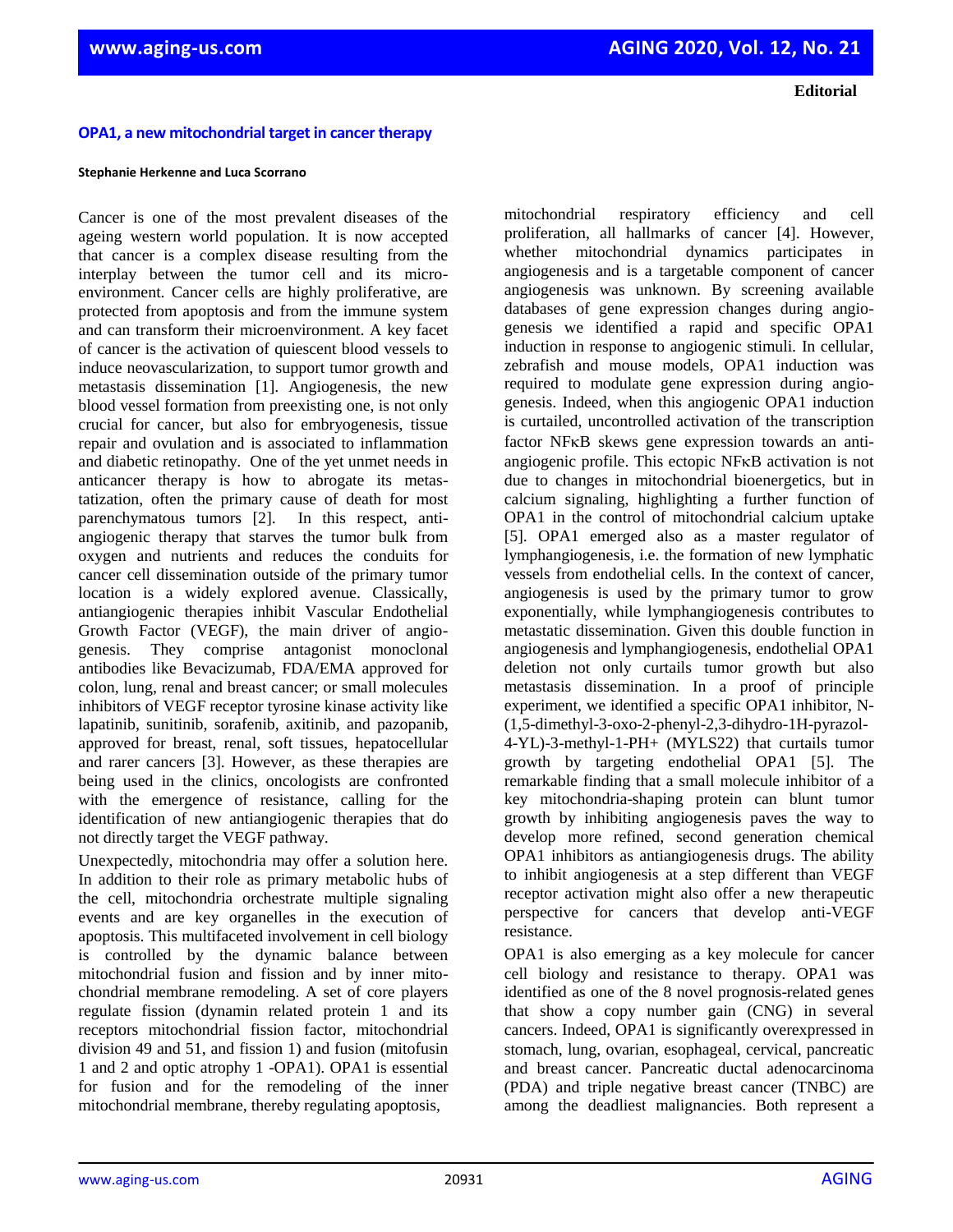major clinical challenge due to the lack of reliable prognostic markers and targeted therapies. Interestingly, in PDA higher OPA1 levels are associated with a worse prognosis [6]. These results further suggest that targeting OPA1 might curtail not only angiogenesis as we discovered, but also directly cancer cells. As a proof of principle, we cite the example of acute myeloid leukemia (AML). In an unbiased screening for genes conferring resistance to Venetoclax, an FDA approved Bcl-2 antagonist used in the treatment of AML, OPA1 was found to be upregulated and its deletion reverted Venetoclax resistance [7]. Further studies are required to understand whether chemical OPA1 inhibition can be

beneficial in the case of Venetoclax-resistant AML and more in general to overcome resistance to targeted and conventional tumor therapy. Overall, we can conclude that the mitochondrial protein OPA1 is crucial for different key process dysregulated in cancer: apoptosis and cellular proliferation by its direct control of mitochondrial biology; tumor growth and metastatization by licensing angiogenesis; and resistance to targeted therapy at least in AML (Figure 1): Specific, effective, safe OPA1 inhibitors like the ones being developed in our laboratory would allow addressing whether anti-OPA1 molecules can be added to the shelf of cancer therapeutics.



**Figure 1. OPA1 participates in different steps of tumorigenesis and metastatization**. Tumor initiation: OPA1 is upregulated in a variety of cancer types, favoring proliferation, and protecting them from apoptosis. Exponential growth: endothelial OPA1 enhances tumor vascularization. By interacting with the mitochondrial calcium uptake machinery component MICU1, OPA1 limits  $Ca<sup>2+</sup>$ accumulation in the cytosol, a negative regulator endothelial cells proliferation and migration. (3) Metastases dissemination: Endothelial OPA1 favors lymphatic vessels differentiation from venous blood vessels. (4) Chemoresistance: OPA1 overexpression in cancer cells curtails cristae remodeling, a key step for cytochrome c release and induction of cell death by targeted and conventional anti-cancer drugs.

## **REFERENCES**

- 1. Carmeliet P. Nature. 2005; 438:932–36. <https://doi.org/10.1038/nature04478> PMID[:16355210](https://www.ncbi.nlm.nih.gov/entrez/query.fcgi?cmd=Retrieve&db=PubMed&list_uids=16355210&dopt=Abstract)
- 2. Hanahan D, Weinberg RA. Cell. 2011; 144:646–74. <https://doi.org/10.1016/j.cell.2011.02.013> PMID[:21376230](https://www.ncbi.nlm.nih.gov/entrez/query.fcgi?cmd=Retrieve&db=PubMed&list_uids=21376230&dopt=Abstract)
- 3. Montemagno C, Pagès G. Front Cell Dev Biol. 2020; 8:584. <https://doi.org/10.3389/fcell.2020.00584> PMID[:32775327](https://www.ncbi.nlm.nih.gov/entrez/query.fcgi?cmd=Retrieve&db=PubMed&list_uids=32775327&dopt=Abstract)
- 4. Giacomello M, et al. Nat Rev Mol Cell Biol. 2020; 21:204–24. [https://doi.org/10.1038/s41580-020-](https://doi.org/10.1038/s41580-020-0210-7) [0210-7](https://doi.org/10.1038/s41580-020-0210-7) PMID[:32071438](https://www.ncbi.nlm.nih.gov/entrez/query.fcgi?cmd=Retrieve&db=PubMed&list_uids=32071438&dopt=Abstract)
- 5. Herkenne S, et al. Cell Metab. 2020; 31:987–1003.e8. <https://doi.org/10.1016/j.cmet.2020.04.007> PMID[:32315597](https://www.ncbi.nlm.nih.gov/entrez/query.fcgi?cmd=Retrieve&db=PubMed&list_uids=32315597&dopt=Abstract)
- 6. Wee Y, et al. Sci Rep. 2018; 8:3233. <https://doi.org/10.1038/s41598-018-21691-5> PMID[:29459674](https://www.ncbi.nlm.nih.gov/entrez/query.fcgi?cmd=Retrieve&db=PubMed&list_uids=29459674&dopt=Abstract)